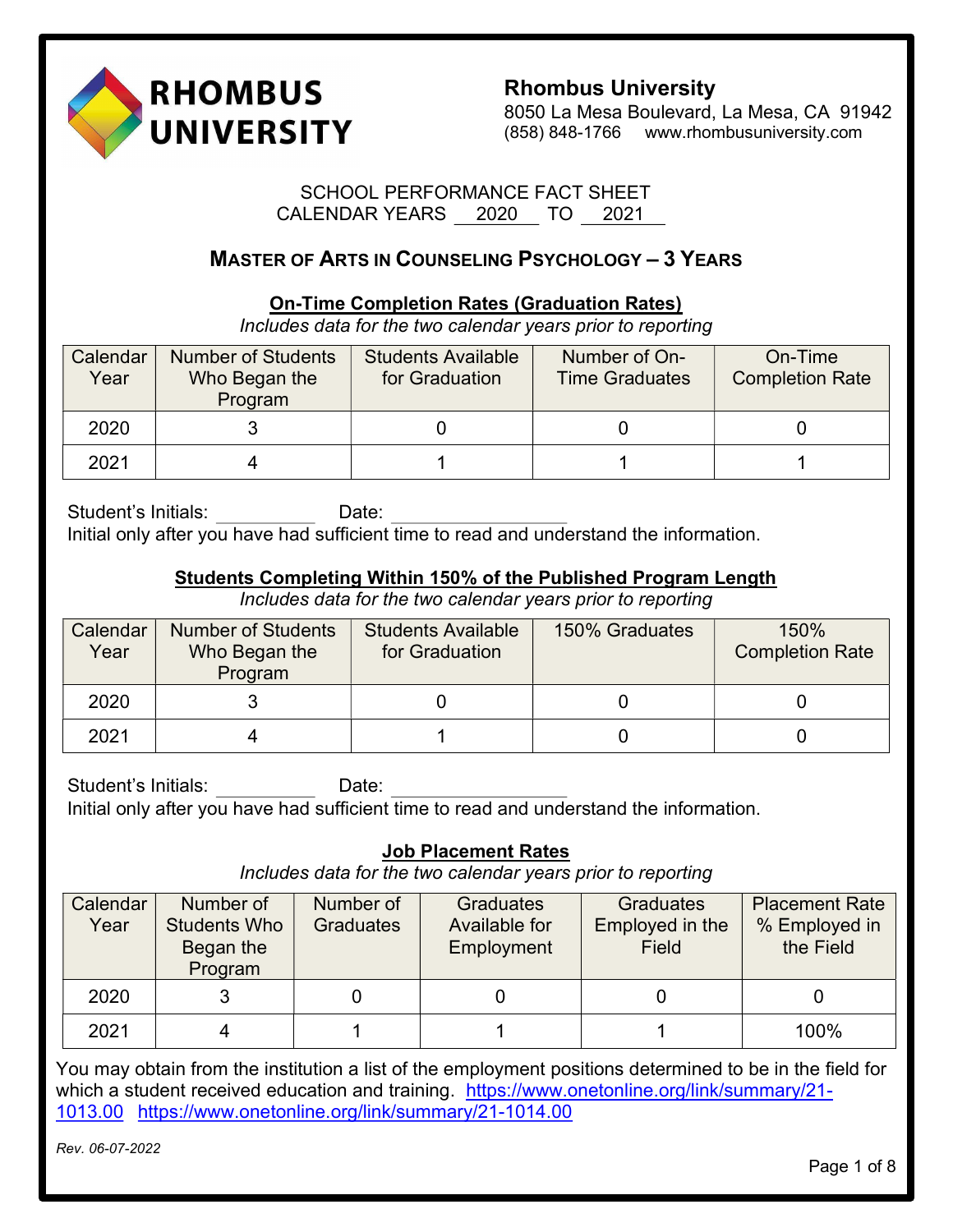

8050 La Mesa Boulevard, La Mesa, CA 91942 (858) 848-1766 www.rhombusuniversity.com

**Gainfully Employed Categories** (Includes data for the two calendar years prior to reporting) Part-Time vs. Full-Time Employment

| Calendar<br>Year | Graduates Employed in the<br>Field 20-29 Hours Per Week | Graduates Employed in the<br>Field at least 30 Hours Per<br>Week | <b>Total Graduates</b><br><b>Employed in the Field</b> |
|------------------|---------------------------------------------------------|------------------------------------------------------------------|--------------------------------------------------------|
| 2020             |                                                         |                                                                  |                                                        |
| 2021             |                                                         |                                                                  |                                                        |

#### Single Position vs. Concurrent Aggregated Position

| Calendar<br>Year | Graduates Employed in the<br>Field in a Single Position | Graduates Employed in the<br><b>Field in Concurrent</b><br><b>Aggregated Positions</b> | <b>Total Graduates</b><br><b>Employed in the Field</b> |
|------------------|---------------------------------------------------------|----------------------------------------------------------------------------------------|--------------------------------------------------------|
| 2020             |                                                         |                                                                                        |                                                        |
| 2021             |                                                         |                                                                                        |                                                        |

#### **Self-Employed / Freelance Positions**

| Calendar<br>Year | Graduates Employed who are Self-<br><b>Employed or Working Freelance</b> | Total Graduates Employed in the Field |
|------------------|--------------------------------------------------------------------------|---------------------------------------|
| 2020             |                                                                          |                                       |
| 2021             |                                                                          |                                       |

## **Institutional Employment**

| Calendar | Graduates Employed in the Field who are   | <b>Total Graduates Employed in the Field</b> |
|----------|-------------------------------------------|----------------------------------------------|
| Year     | Employed by the Institution, an Employer  |                                              |
|          | Owned by the Institution, or an Employer  |                                              |
|          | who Shares Ownership with the Institution |                                              |
| 2020     |                                           |                                              |
| 2021     |                                           |                                              |

Student's Initials: Date: Initial only after you have had sufficient time to read and understand the information.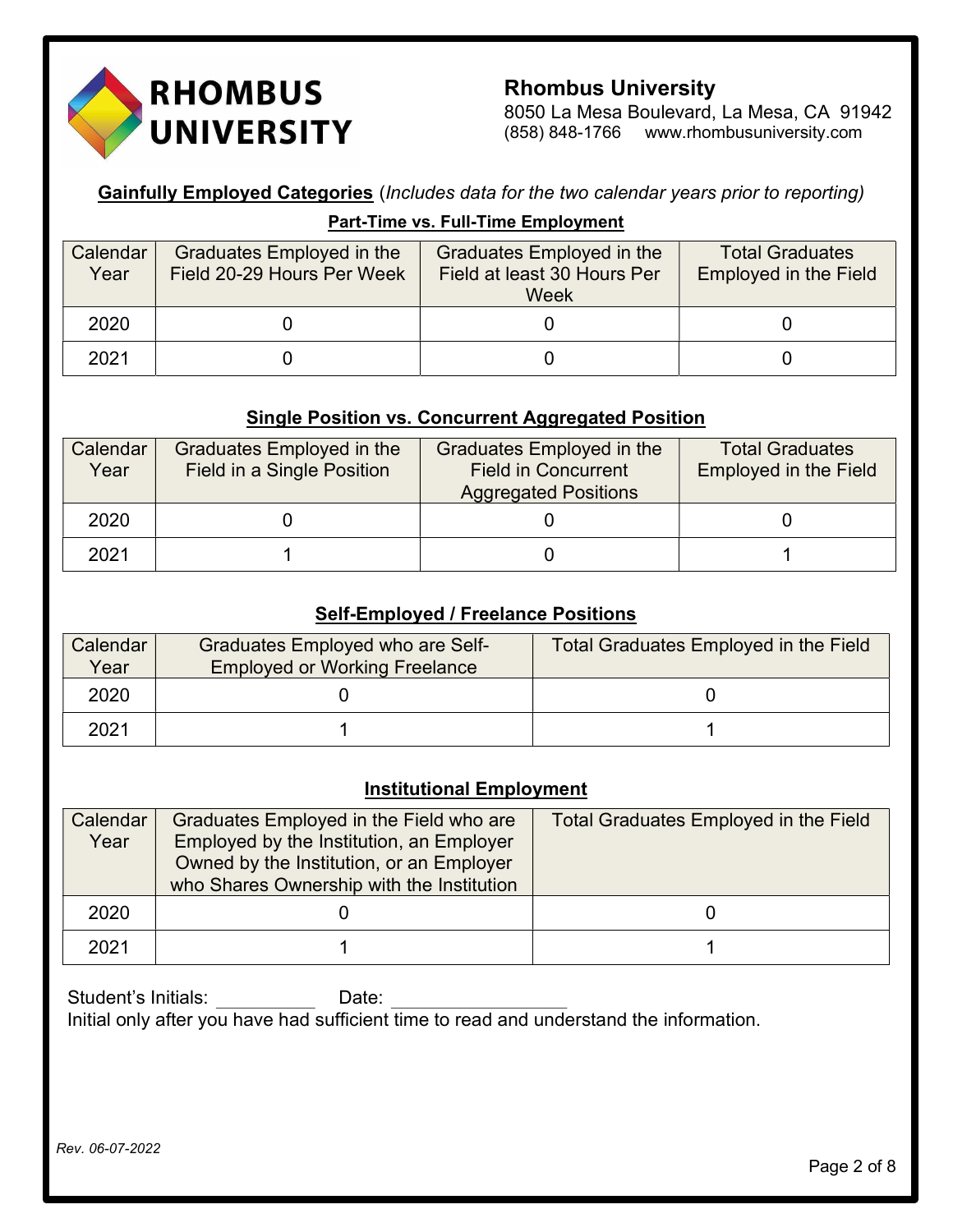

8050 La Mesa Boulevard, La Mesa, CA 91942 (858) 848-1766 www.rhombusuniversity.com

This program may result in freelance or self-employment.

- The work available to graduates of this program is usually for freelance or self-employment.
- This type of work may not be consistent.
- The period of employment can range from one day to weeks to several months.
- Hours worked in a day or week may be more or less than the traditional 8 hour work day or 40 hour work week.
- You can expect to spend unpaid time expanding your networks, advertising, promoting your services, or honing your skills.
- Once graduates begin to work freelance or are self-employed, they will be asked to provide documentation that they are employed as such so that they may be counted as placed for our job placement records.
- Students initialing this disclosure understand that either a majority or all of this school's graduates are employed in this manner and understand what comprises this work style.

Student's Initials: Date: Initial only after you have had sufficient time to read and understand the information.

# License Examination Passage Rates

Includes data for the two calendar years prior to reporting

| Calendar | Number of            | Number of          | Number Who            | Number Who            | Passage Rate |
|----------|----------------------|--------------------|-----------------------|-----------------------|--------------|
| Year     | Graduates in         | <b>Graduates</b>   | <b>Passed First</b>   | <b>Failed First</b>   |              |
|          | <b>Calendar Year</b> | <b>Taking Exam</b> | <b>Available Exam</b> | <b>Available Exam</b> |              |
| 2020     |                      |                    |                       |                       |              |
| 2021     |                      |                    |                       |                       |              |

Licensure examination passage data is not available from the state agency administering the examination. We are unable to collect data from equivalently graduates.

Student's Initials: Date: Initial only after you have had sufficient time to read and understand the information.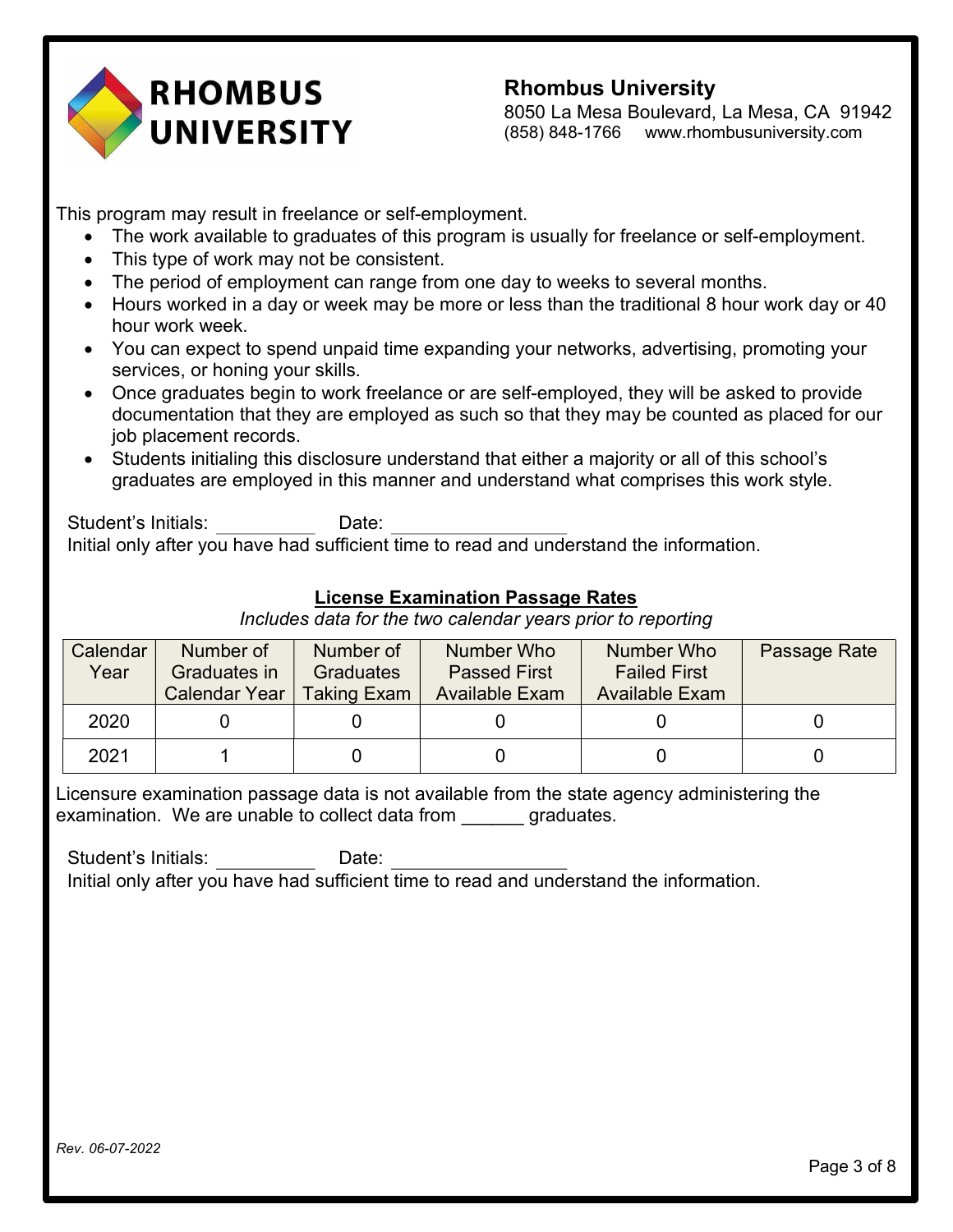

8050 La Mesa Boulevard, La Mesa, CA 91942 (858) 848-1766 www.rhombusuniversity.com

#### Salary & Wage Information

Includes data for the two calendar years prior to reporting

| Calendar | Graduates     | Graduates $  $20,001$ |          | \$25,001 | \$35,001 | \$40,001 | \$45,001 | <b>No</b> |
|----------|---------------|-----------------------|----------|----------|----------|----------|----------|-----------|
| Year     | Available for | Employed              |          |          |          |          |          | Salary    |
|          | Employment    | in the                | \$25,000 | \$35,000 | \$40,000 | \$45,000 | \$50,000 | Info      |
|          |               | Field                 |          |          |          |          |          | Reported  |
| 2020     |               |                       |          |          |          |          |          |           |
| 2021     |               |                       |          |          |          |          |          |           |

A list of sources used to substantiate salary disclosures is available from the school. https://www.onetonline.org/link/summary/21-1013.00 https://www.onetonline.org/link/summary/21-1014.00

Student's Initials: Date: Initial only after you have had sufficient time to read and understand the information.

#### Cost of Educational Program

| Total charges for the program for students completing on-time in 2019       |  | \$ N/A |
|-----------------------------------------------------------------------------|--|--------|
| Total charges for the program for students completing on-time in 2020       |  | \$ N/A |
| Additional charges may be incurred if the program is not completed on-time. |  |        |

Student's Initials: Date: Initial only after you have had sufficient time to read and understand the information.

#### Federal Student Loan Debt

Students at Rhombus University are not eligible for federal student loans. This institution does not meet the U.S. Department of Education criteria that would allow its students to participate in federal student aid programs.

Student's Initials: Date: Initial only after you have had sufficient time to read and understand the information.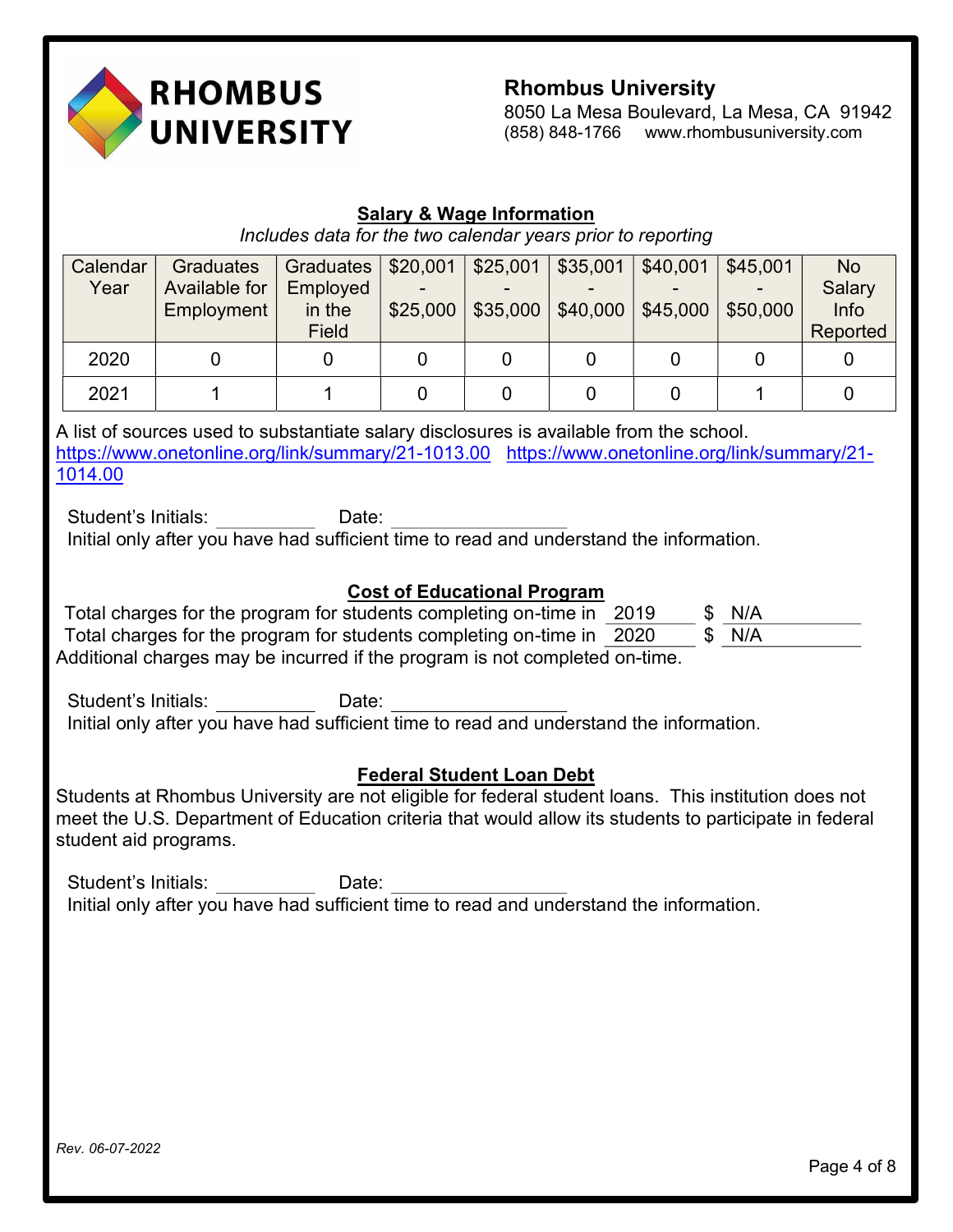

8050 La Mesa Boulevard, La Mesa, CA 91942 (858) 848-1766 www.rhombusuniversity.com

This Fact Sheet is filed with the Bureau for Private Postsecondary Education. Regardless of any information you may have relating to completion rates, placement rates, starting salaries, or license exam passage rates, this Fact Sheet contains the information as calculated pursuant to state law.

Any questions a student may have regarding this fact sheet that have not been satisfactorily answered by the institution may be directed to the Bureau for Private Postsecondary Education at 1747 N. Market Boulevard, Ste 225, Sacramento, CA 95834, www.bppe.ca.gov, toll-free telephone number (888) 370-7589 or by fax (916) 263-1897.

Student's Name (print)

Student's Signature **Date** 

School Official Date

This program is new. Therefore, the number of students who graduate, the number of students who are placed, or the starting salary you can earn after finishing the educational program are unknown at this time. Information regarding general salary and placement statistics may be available from government sources or from the institution, but is not equivalent to actual performance data. This program was approved by the Bureau on 12/27/2018. As of 12/31/2020, two full years of data for this program will be available.

#### **Definitions**

"Number of Students Who Began the Program" means the number of students who began a program who were scheduled to complete the program within 100% of the published program length within the reporting calendar year and excludes all students who cancelled during the cancellation period.

"Students Available for Graduation" is the number of students who began the program minus the number of students who have died, been incarcerated, or been called to active military duty.

"Number of On-Time Graduates" is the number of students who completed the program within 100% of the published program length within the reporting calendar year.

"On-Time Completion Rate" is the number of on-time graduates divided by the number of students available for graduation.

Rev. 06-07-2022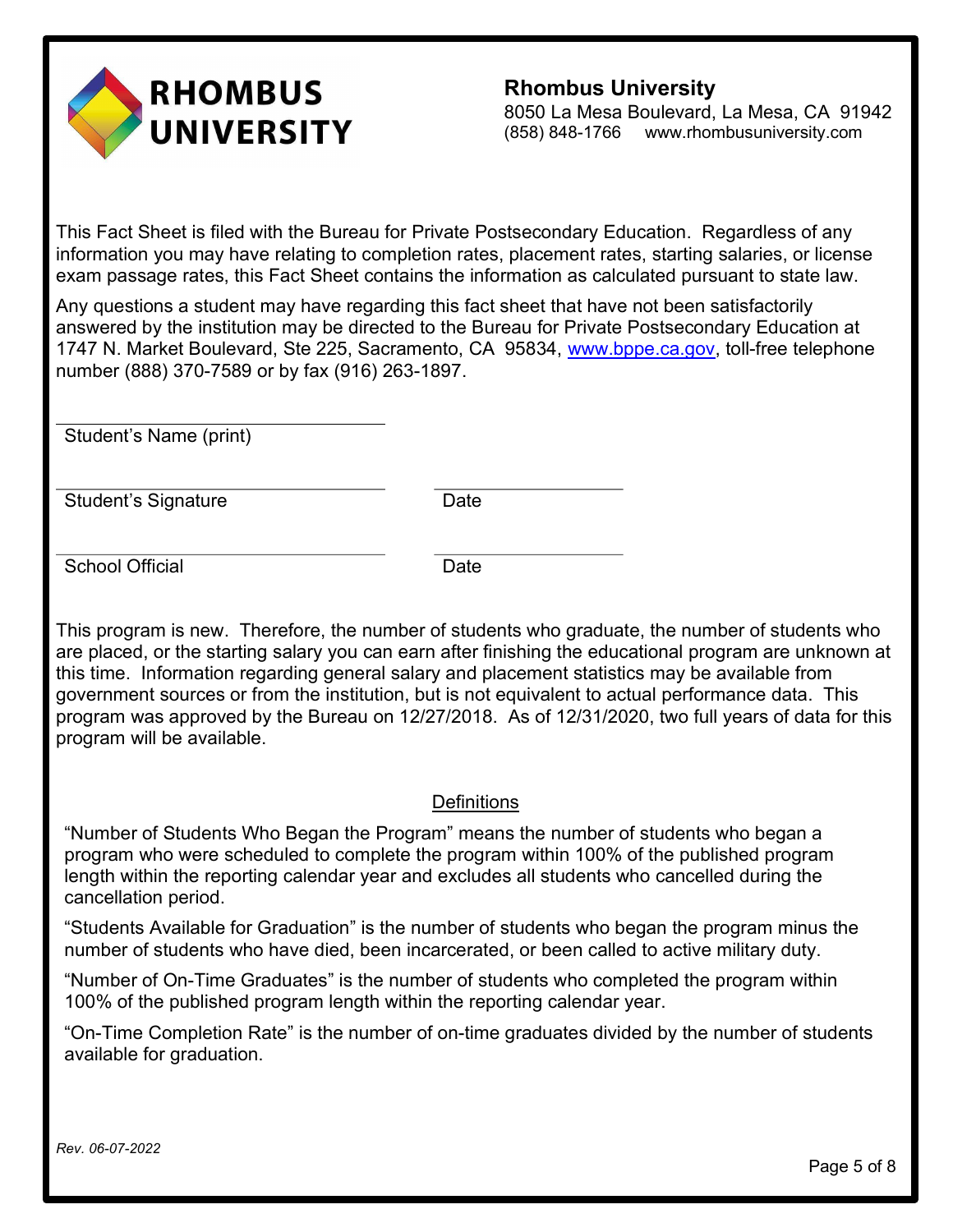

8050 La Mesa Boulevard, La Mesa, CA 91942 (858) 848-1766 www.rhombusuniversity.com

## **Definitions**

"150% Graduates" is the number of students who completed the program within 150% of the program length (includes on-time graduates).

"150% Completion Rate" is the number of students who completed the program in the reported calendar year within 150% of the published program length, including on-time graduates, divided by the number of students available for graduation.

"Graduates Available for Employment" means the number of graduates minus the number of graduates unavailable for employment.

"Graduates Unavailable for Employment" means the graduates who, after graduation, die, become incarcerated, are called to active military duty, are international students that leave the United States or do not have a visa allowing employment in the United States, or are continuing their education in an accredited or bureau-approved postsecondary institution.

"Graduates Employed in the Field" means graduates who beginning within six months after a student completes the applicable educational program are gainfully employed, whose employment has been reported, and for whom the institution has documented verification of employment. For occupations for which the state requires passing an examination, the six months period begins after the announcement of the examination results for the first examination available after a student completes an applicable educational program.

"Placement Rate Employed in the Field" is calculated by dividing the number of graduates gainfully employed in the filed by the number of graduates available for employment.

"Number of Graduates Taking Exam" is the number of graduates who took the first available exam in the reported calendar year.

"First Available Exam Date" is the date for the first available exam after a student completed a program.

"Passage Rate" is calculated by dividing the number of graduates who passed the exam by the number of graduates who took the reported licensing exam.

"Number Who Passed First Available Exam" is the number of graduates who took and passed the first available licensing exam after completing the program.

"Salary"' is as reported by graduate or graduate's employer.

"No Salary Information Reported" is the number of graduates for whom, after making reasonable attempts, the school was not able to obtain salary information.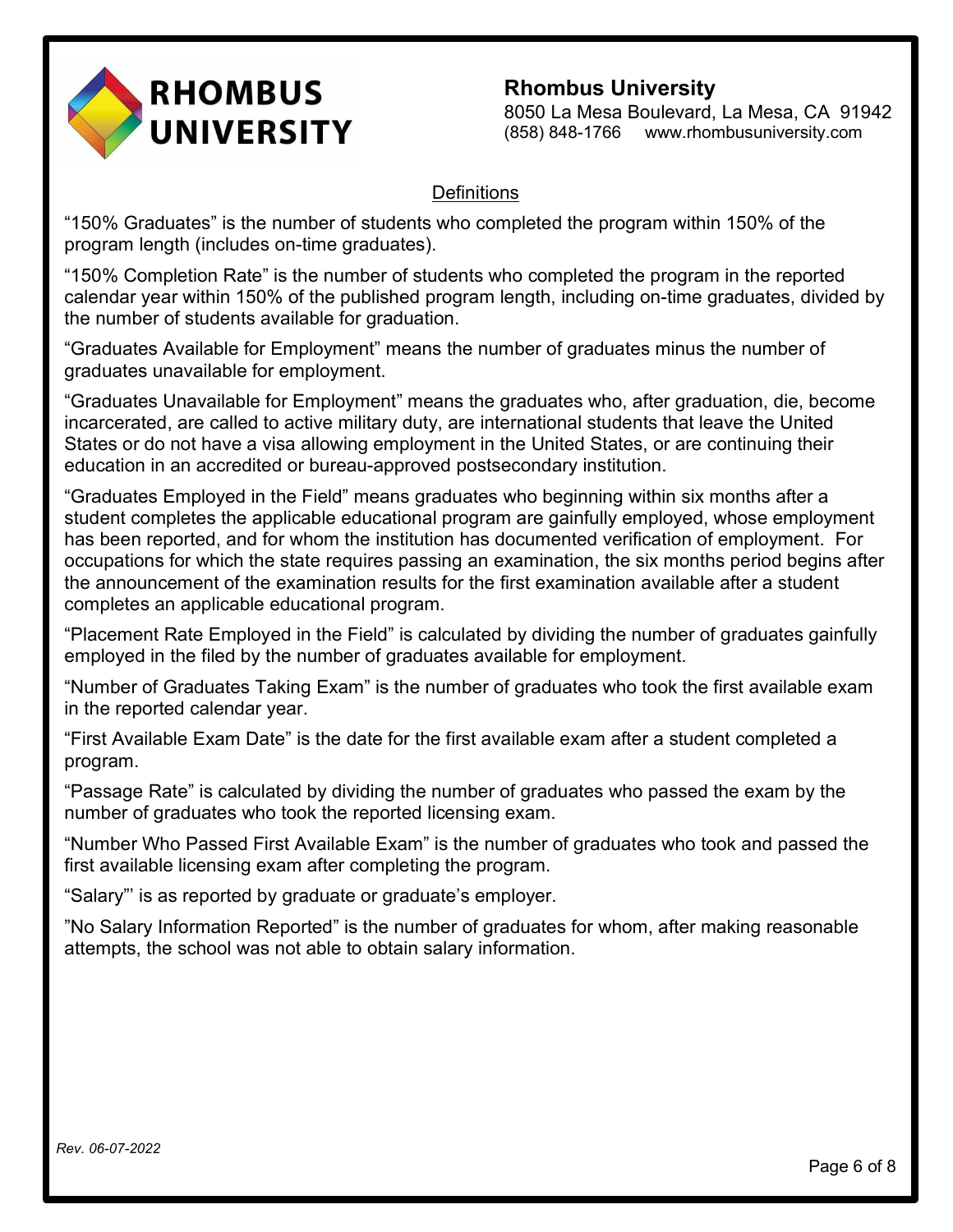

8050 La Mesa Boulevard, La Mesa, CA 91942 (858) 848-1766 www.rhombusuniversity.com

# STUDENT'S RIGHT TO CANCEL

The Student has the right to withdraw from the program of instruction at any time. To withdraw or cancel enrollment, the Student must send (or deliver to the school) a signed Notice of Cancellation or Letter of Withdrawal. Compliance with this policy may result in a full refund (less applicable fees, see 'Refund Policy' below).

Notice of Cancellation or Letter of Withdrawal must be sent to: Rhombus University 8030 La Mesa Blvd #525 La Mesa, CA 91942

# Refund Policy

Students have a right to cancel an enrollment agreement and obtain a refund of charges paid through the first week of attendance or the 7th day after enrollment, whichever is later. Per California Education Code 94920, students who withdraw from a course on or before the first-class session (or on the 7th day after enrollment) will receive a full tuition refund, excluding fees not to exceed \$250. For students withdrawing after the first week of attendance and before completing 60% of the course, the prorated refund amount will be refunded to the student within no more than 30 days from when a school representative receives a signed request by the student to cancel a class. Students who wish to withdraw from the school should fill out the proper form and email the registrar's office. The prorated amount will be refunded according to the number of weeks completed by the student as described in the Refund Proration section below.

Rhombus University is not responsible for books, materials or equipment purchased by the student. Students need to be aware of refund policies from companies from which they purchase such items.

# Refund Proration

Students are charged the full amount of tuition per course under the identified enrollment agreement. The tuition charge per course is for 7 lessons of curriculum (or 14 lessons for practicum courses) which the student is required to complete within their Course Completion Plan (CCP) of either 7 weeks or 14-weeks (please refer to the Attendance Policy

https://docs.google.com/document/d/1uOrdVxAp2kZMYNZvllktn7N3ivDXPgSyAk--

vaZJfJM/edit?usp=sharing). Withdrawing from a course will allow for possible reimbursement of tuition charges based on the submission of any coursework within each of the lessons. For example, if a student withdraws from a course prior to submitting any coursework AND within seven (7) days of enrollment into the course, the student is entitled to a 100% refund of tuition paid, not including the enrollment fee and other non-refundable and/or one-time fees. If a student withdraws from a course after submitting 60% coursework (submitting any assignment in 5 or more of 7 lessons (10 or 14 for practicum)), the student will not receive a refund. If a student submits less than 60% coursework